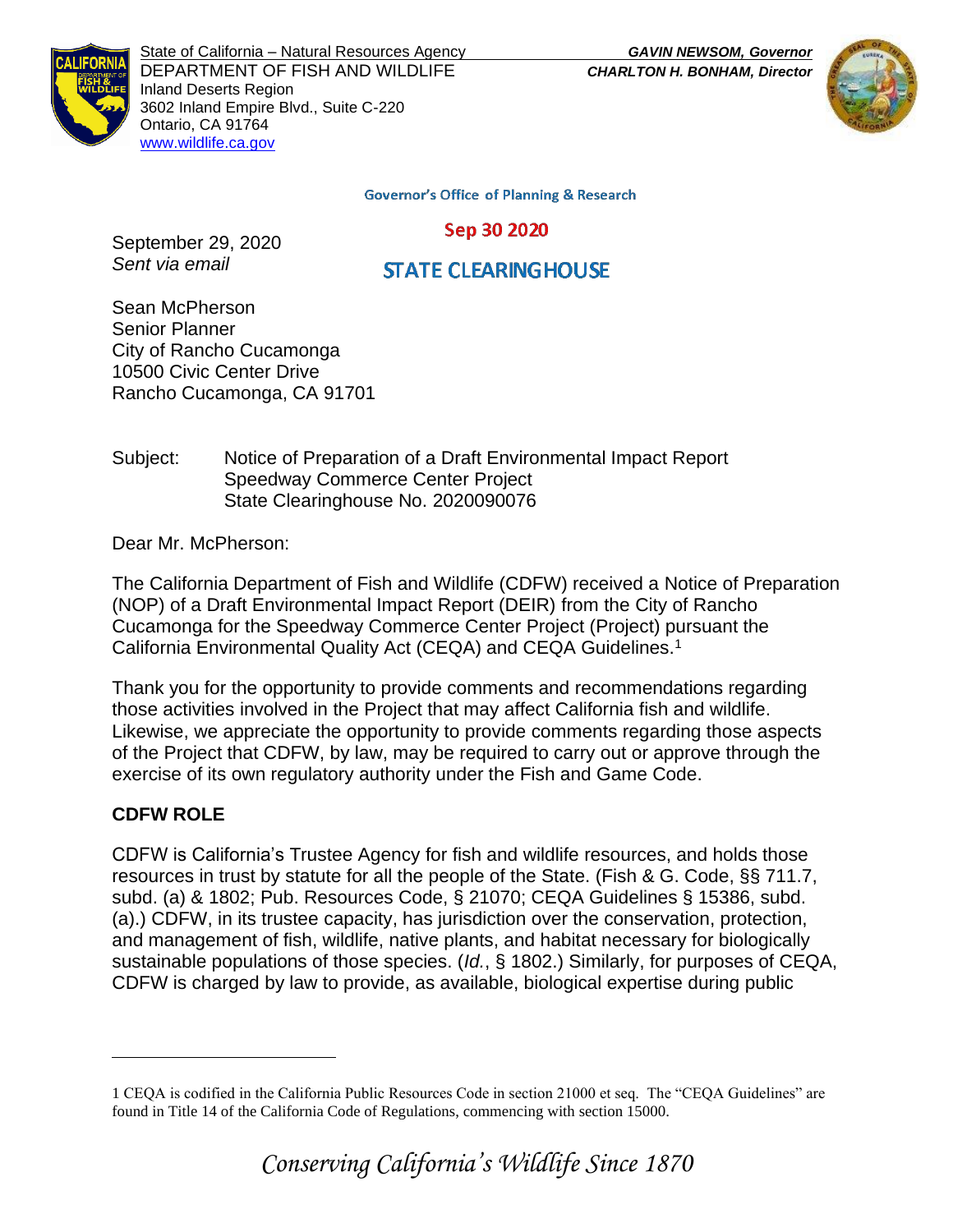Sean McPherson, Senior Planner City of Rancho Cucamonga September 29, 2020 Page 2 of 11

agency environmental review efforts, focusing specifically on projects and related activities that have the potential to adversely affect fish and wildlife resources.

CDFW is also submitting comments as a Responsible Agency under CEQA. (Pub. Resources Code, § 21069; CEQA Guidelines, § 15381.) CDFW expects that it may need to exercise regulatory authority as provided by the Fish and Game Code. As proposed, for example, the Project may be subject to CDFW's lake and streambed alteration regulatory authority. (Fish & G. Code, § 1600 et seq.) Likewise, to the extent implementation of the Project as proposed may result in "take" as defined by State law of any species protected under the California Endangered Species Act (CESA) (Fish & G. Code, § 2050 et seq.), the Project proponent may seek related take authorization as provided by the Fish and Game Code.

# **PROJECT DESCRIPTION SUMMARY**

The Project proposes development of two warehouses totaling 632,034 square feet (sf) and office space totaling 20,000 sf and associated parking and landscaping on 35 acres and includes a site configuration. The Project is largely located within the city limits of Rancho Cucamonga and outside of the City of Rancho Cucamonga's city limits within the Unincorporated County of San Bernardino County; located directly south of the Burlington Northern Santa Fe Railway, directly west of San Sevaine Channel, north of Napa Street, and east of the East Etiwanda Creek channel.

### **COMMENTS AND RECOMMENDATIONS**

CDFW offers the comments and recommendations below to assist the City in adequately identifying and/or mitigating the Project's significant, or potentially significant, direct and indirect impacts on fish and wildlife (biological) resources.

CDFW recommends that the forthcoming DEIR address the following:

### **Assessment of Biological Resources**

Section 15125(c) of the CEQA Guidelines states that knowledge of the regional setting of a project is critical to the assessment of environmental impacts and that special emphasis should be placed on environmental resources that are rare or unique to the region. To enable CDFW staff to adequately review and comment on the project, the DEIR should include a complete assessment of the flora and fauna within and adjacent to the Project footprint, with particular emphasis on identifying rare, threatened, endangered, and other sensitive species and their associated habitats.

The CDFW recommends that the DEIR specifically include:

1. An assessment of the various habitat types located within the project footprint, and a map that identifies the location of each habitat type. CDFW recommends that floristic, alliance- and/or association based mapping and assessment be completed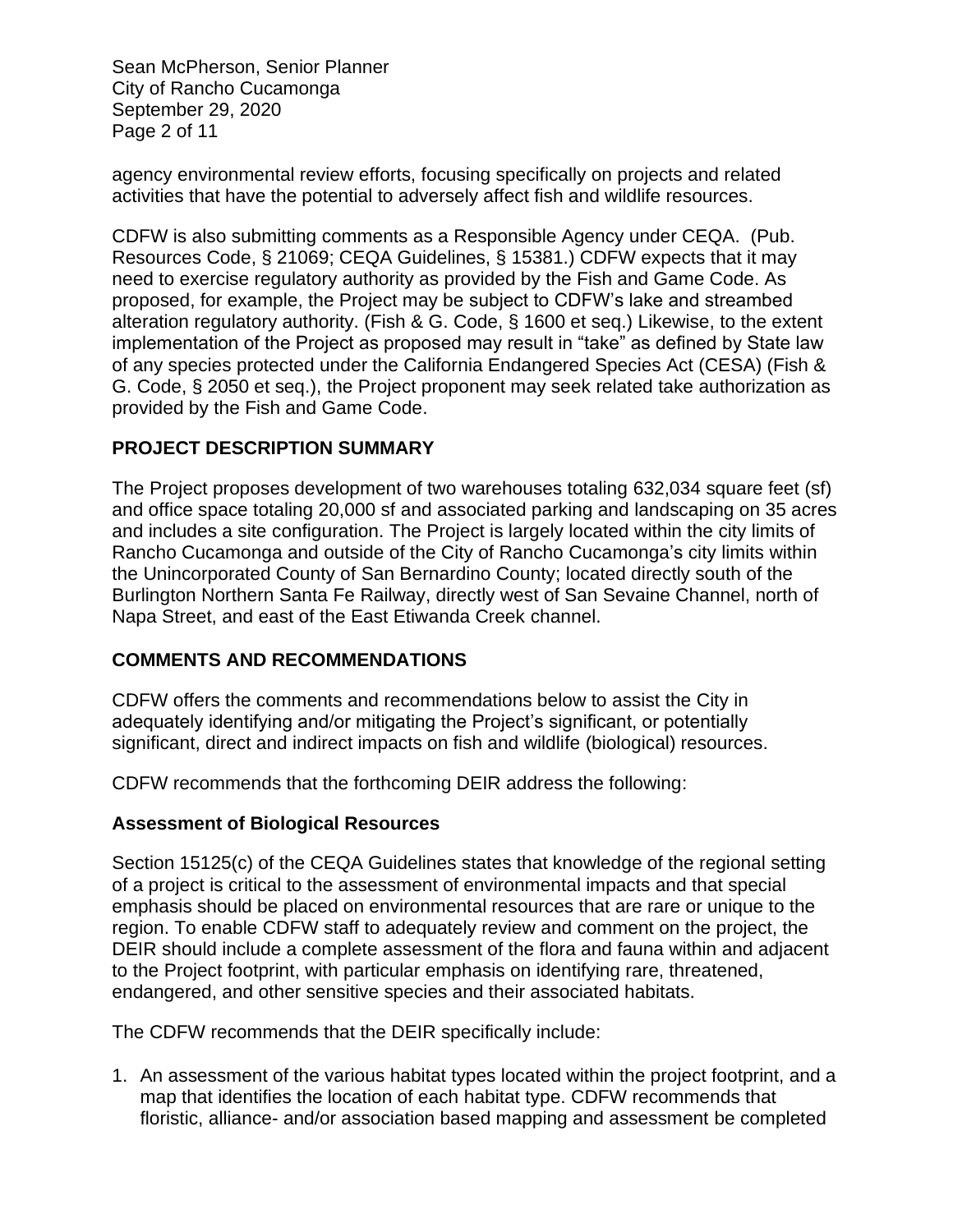Sean McPherson, Senior Planner City of Rancho Cucamonga September 29, 2020 Page 3 of 11

> following *The Manual of California Vegetation*, second edition (Sawyer et al. 2009). Adjoining habitat areas should also be included in this assessment where site activities could lead to direct or indirect impacts offsite. Habitat mapping at the alliance level will help establish baseline vegetation conditions.

2. A general biological inventory of the fish, amphibian, reptile, bird, and mammal species that are present or have the potential to be present within each habitat type onsite and within adjacent areas that could be affected by the project. CDFW's California Natural Diversity Database (CNDDB) in Sacramento should be contacted at (916) 322-2493 or CNDDB@wildlife.ca.gov to obtain current information on any previously reported sensitive species and habitat, including Significant Natural Areas identified under Chapter 12 of the Fish and Game Code, in the vicinity of the proposed Project.

Please note that CDFW's CNDDB is not exhaustive in terms of the data it houses, nor is it an absence database. CDFW recommends that it be used as a starting point in gathering information about the *potential presence* of species within the general area of the project site.

3. A complete, *recent* inventory of rare, threatened, endangered, and other sensitive species located within the Project footprint and within offsite areas with the potential to be affected, including California Species of Special Concern (CSSC) and California Fully Protected Species (Fish and Game Code § 3511). Species to be addressed should include all those which meet the CEQA definition (CEQA Guidelines § 15380). The inventory should address seasonal variations in use of the Project area and should not be limited to resident species. Focused species-specific surveys, completed by a qualified biologist and conducted at the appropriate time of year and time of day when the sensitive species are active or otherwise identifiable, are required. Acceptable species-specific survey procedures should be developed in consultation with CDFW and the U.S. Fish and Wildlife Service, where necessary. Note that CDFW generally considers biological field assessments for wildlife to be valid for a one-year period, and assessments for rare plants may be considered valid for a period of up to three years. Some aspects of the proposed Project may warrant periodic updated surveys for certain sensitive taxa, particularly if the Project is proposed to occur over a protracted time frame, or in phases, or if surveys are completed during periods of drought.

### Burrowing Owl (*Athene cunicularia*)

The Project site has the potential to provide suitable foraging and/or nesting habitat for burrowing owl. Take of individual burrowing owls and their nests is defined by Fish and Game Code section 86, and prohibited by sections 3503, 3503.5 and 3513. Take is defined in Fish and Game Code section 86 as "hunt, pursue, catch, capture or kill, or attempt to hunt, pursue, catch, capture or kill."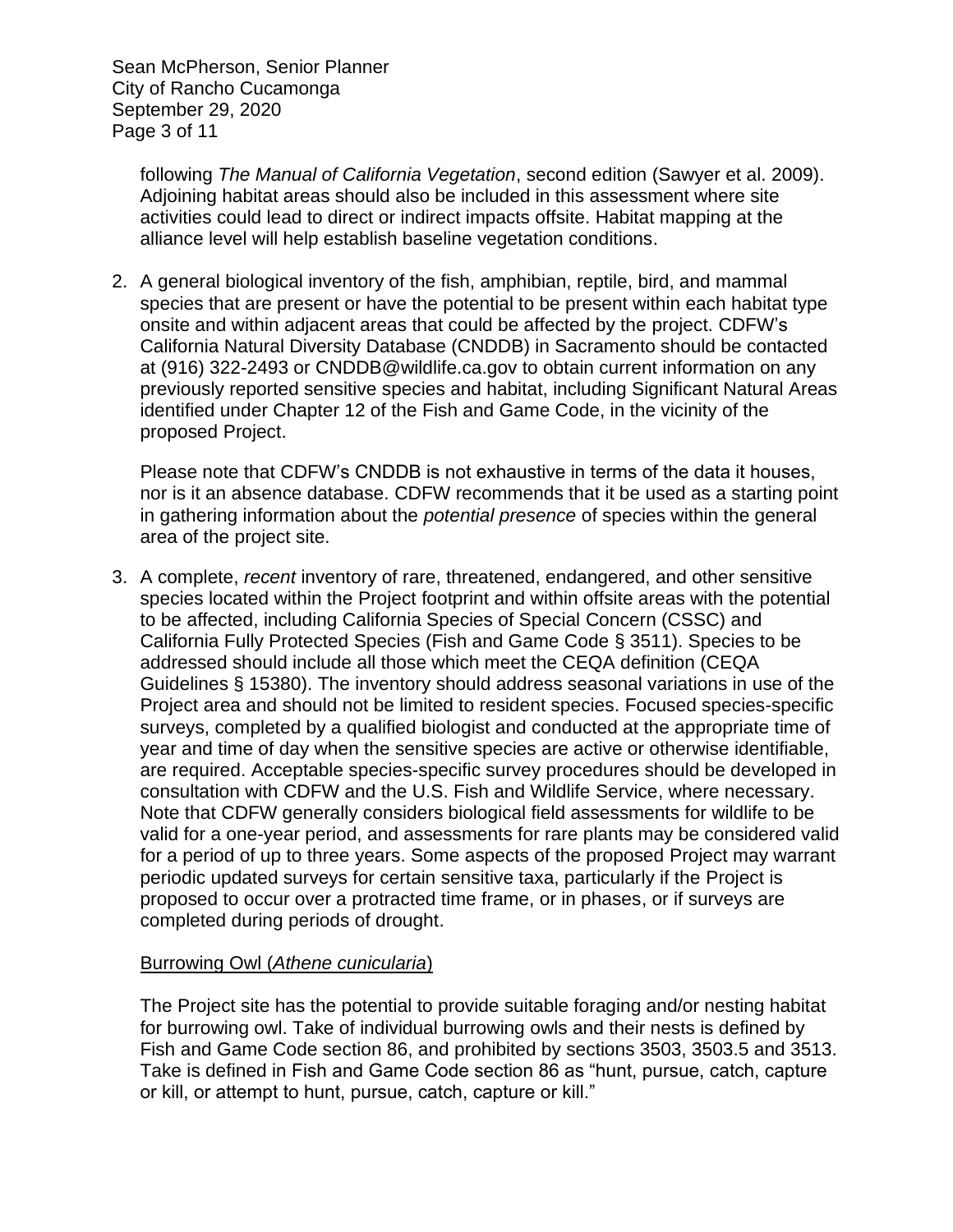Sean McPherson, Senior Planner City of Rancho Cucamonga September 29, 2020 Page 4 of 11

CDFW recommends that the City of Rancho Cucamonga follow the recommendations and guidelines provided in the *Staff Report on Burrowing Owl Mitigation* (Department of Fish and Game, March 2012); available for download from CDFW's website:

[https://www.wildlife.ca.gov/conservation/survey-protocols.](https://www.wildlife.ca.gov/conservation/survey-protocols) The Staff Report on Burrowing Owl Mitigation, specifies three steps for project impact evaluations:

- a. A habitat assessment;
- b. Surveys; and
- c. An impact assessment

As stated in the Staff Report on Burrowing Owl Mitigation, the three progressive steps are effective in evaluating whether a project will result in impacts to burrowing owls, and the information gained from the steps will inform any subsequent avoidance, minimization, and mitigation measures. Habitat assessments are conducted to evaluate the likelihood that a site supports burrowing owl. Burrowing owl surveys provide information needed to determine the potential effects of proposed projects and activities on burrowing owls, and to avoid take in accordance with Fish and Game Code sections 86, 3503, and 3503.5. Impact assessments evaluate the extent to which burrowing owls and their habitat may be impacted, directly or indirectly, on and within a reasonable distance of a proposed CEQA project activity or non-CEQA project.

- 4. A thorough, recent, floristic-based assessment of special status plants and natural communities, following CDFW's *Protocols for Surveying and Evaluating Impacts to Special Status Native Plant Populations and Natural Communities* (see [https://www.wildlife.ca.gov/Conservation/Plants\)](https://www.wildlife.ca.gov/Conservation/Plants).
- 5. Information on the regional setting that is critical to an assessment of environmental impacts, with special emphasis on resources that are rare or unique to the region (CEQA Guidelines § 15125[c]).
- 6. A full accounting of all open space and mitigation/conservation lands within and adjacent to the Project.

### **Analysis of Direct, Indirect, and Cumulative Impacts to Biological Resources**

The DEIR should provide a thorough discussion of the direct, indirect, and cumulative impacts expected to adversely affect biological resources as a result of the Project. To ensure that Project impacts to biological resources are fully analyzed, the following information should be included in the DEIR:

1. A discussion of potential impacts from lighting, noise, human activity (e.g., recreation), defensible space, and wildlife-human interactions created by zoning of development projects or other project activities adjacent to natural areas, exotic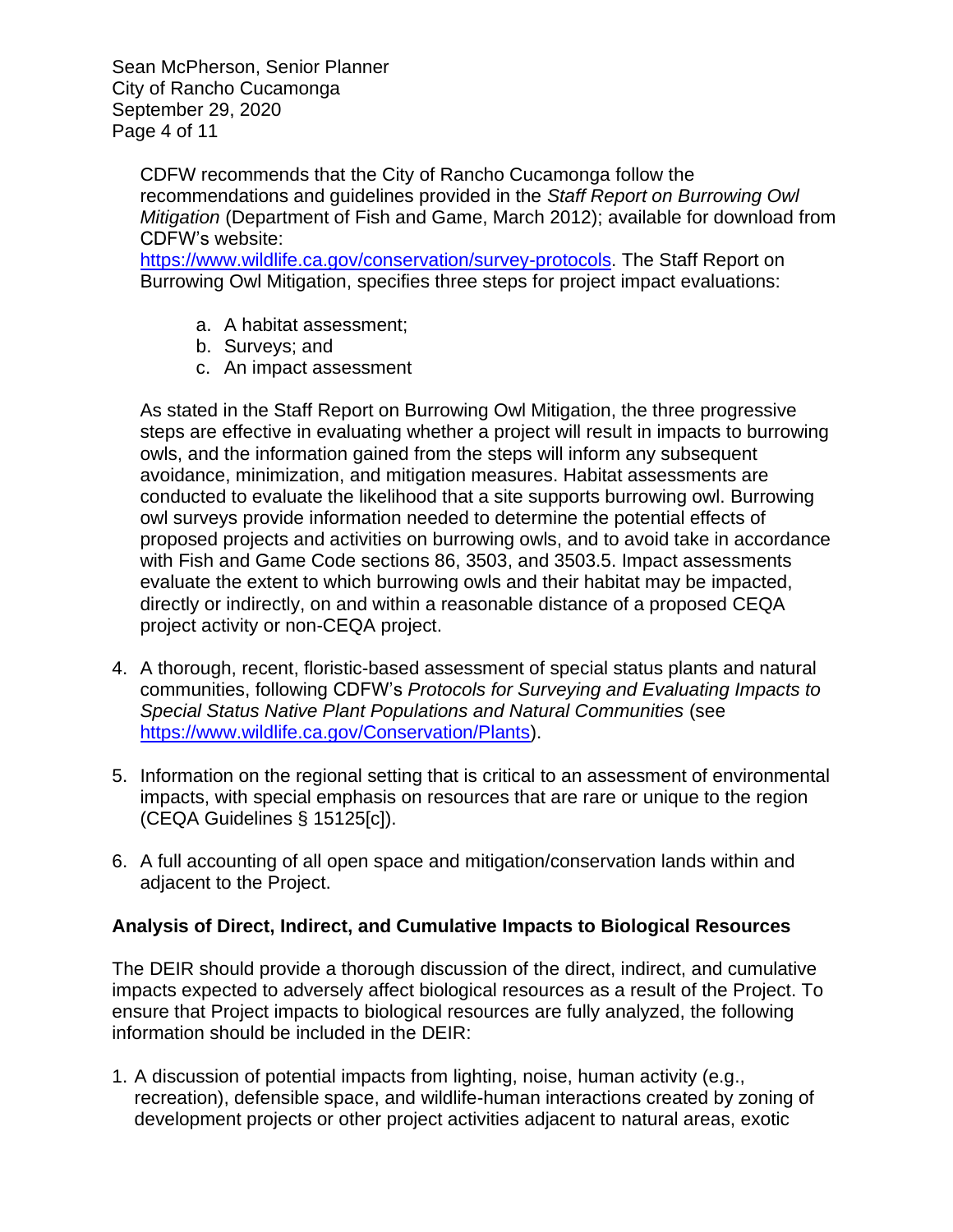Sean McPherson, Senior Planner City of Rancho Cucamonga September 29, 2020 Page 5 of 11

and/or invasive species, and drainage. The latter subject should address Projectrelated changes on drainage patterns and water quality within, upstream, and downstream of the Project site, including: volume, velocity, and frequency of existing and post-Project surface flows; polluted runoff; soil erosion and/or sedimentation in streams and water bodies; and post-Project fate of runoff from the Project site.

2. A discussion of potential indirect Project impacts on biological resources, including resources in areas adjacent to the project footprint, such as nearby public lands (e.g. National Forests, State Parks, etc.), open space, adjacent natural habitats, riparian ecosystems, wildlife corridors, and any designated and/or proposed reserve or mitigation lands (e.g., preserved lands associated with a Natural Community Conservation Plan, or other conserved lands).

Please note that the Project area supports significant biological resources and contains habitat connections, providing for wildlife movement across the broader landscape, sustaining both transitory and permanent wildlife populations. Riparian habitat borders the project site along its eastern and western property lines. CDFW encourages project design that avoids and preserves onsite features that contribute to habitat connectivity. The DEIR should include a discussion of both direct and indirect impacts to wildlife movement and connectivity, including maintenance of wildlife corridor/movement areas to adjacent undisturbed habitats.

- 3. An evaluation of impacts to adjacent open space lands from both the construction of the Project and any long-term operational and maintenance needs.
- 4. A cumulative effects analysis developed as described under CEQA Guidelines section 15130. Please include all potential direct and indirect Project related impacts to riparian areas, wetlands, vernal pools, alluvial fan habitats, wildlife corridors or wildlife movement areas, aquatic habitats, sensitive species and other sensitive habitats, open lands, open space, and adjacent natural habitats in the cumulative effects analysis. General and specific plans, as well as past, present, and anticipated future projects, should be analyzed relative to their impacts on similar plant communities and wildlife habitats.

# **Alternatives Analysis**

CDFW recommends the DEIR describe and analyze a range of reasonable alternatives to the Project that are potentially feasible, would "feasibly attain most of the basic objectives of the Project," and would avoid or substantially lessen any of the Project's significant effects (CEQA Guidelines § 15126.6[a]). The alternatives analysis should also evaluate a "no project" alternative (CEQA Guidelines § 15126.6[e]).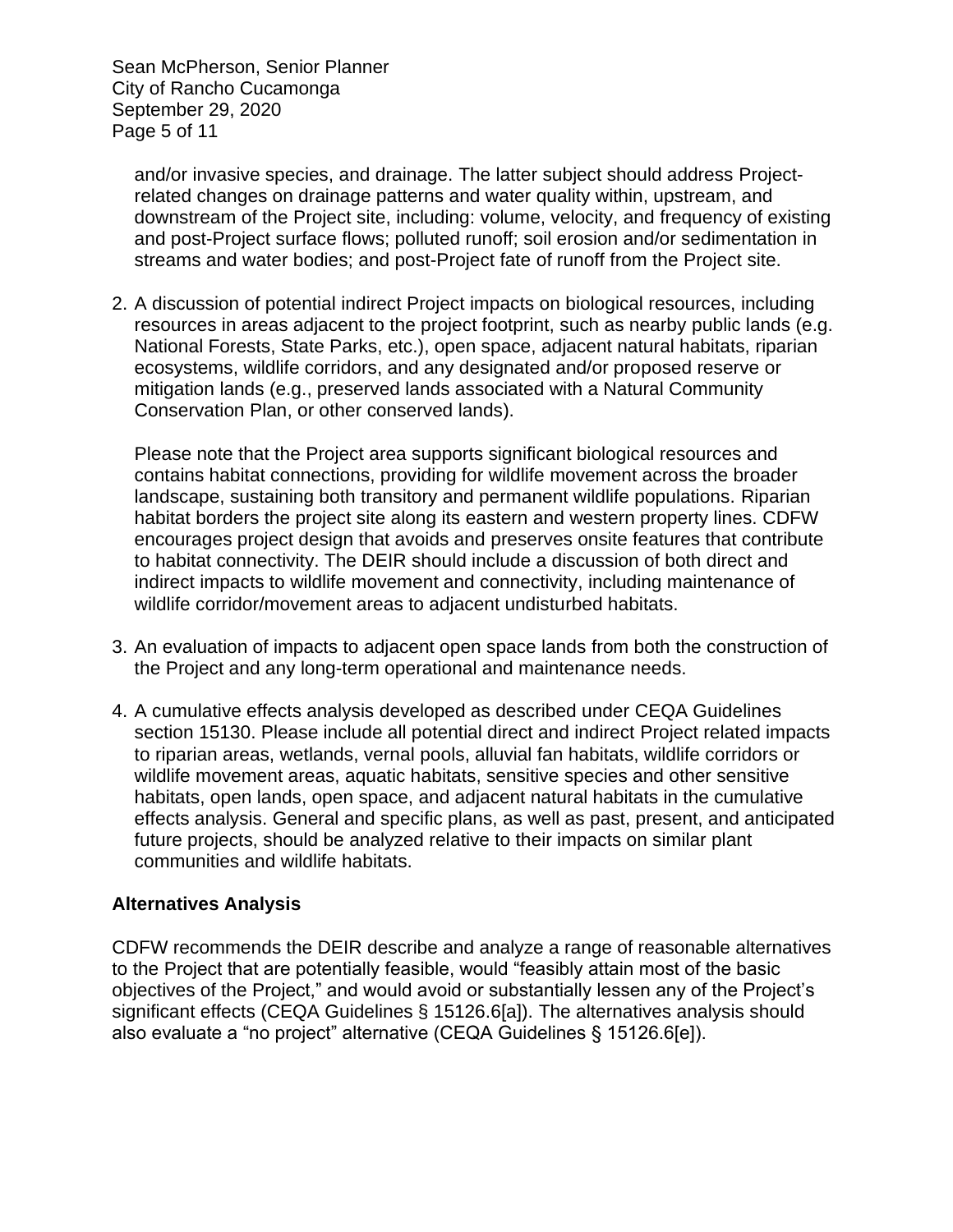Sean McPherson, Senior Planner City of Rancho Cucamonga September 29, 2020 Page 6 of 11

#### **Mitigation Measures for Project Impacts to Biological Resources**

The DEIR should identify mitigation measures and alternatives that are appropriate and adequate to avoid or minimize potential impacts, to the extent feasible. The City of Rancho Cucamonga should assess all direct, indirect, and cumulative impacts that are expected to occur as a result of the implementation of the Project and its long-term operation and maintenance. When proposing measures to avoid, minimize, or mitigate impacts, CDFW recommends consideration of the following:

- 1. *Fully Protected Species*: Fully protected species may not be taken or possessed at any time. Project activities described in the DEIR should be designed to completely avoid any fully protected species that have the potential to be present within or adjacent to the Project area. CDFW also recommends that the DEIR fully analyze potential adverse impacts to fully protected species due to habitat modification, loss of foraging habitat, and/or interruption of migratory and breeding behaviors. CDFW recommends that the Lead Agency include in the analysis how appropriate avoidance, minimization, and mitigation measures will reduce indirect impacts to fully protected species.
- 2. *Sensitive Plant Communities*: CDFW considers sensitive plant communities to be imperiled habitats having both local and regional significance. Plant communities, alliances, and associations with a statewide ranking of S-1, S-2, S-3, and S-4 should be considered sensitive and declining at the local and regional level. These ranks can be obtained by querying the CNDDB and are included in *The Manual of California Vegetation* (Sawyer et al. 2009). The DEIR should include measures to fully avoid and otherwise protect sensitive plant communities from project-related direct and indirect impacts.
- 3. *California Species of Special Concern* (CSSC): CSSC status applies to animals generally not listed under the federal Endangered Species Act or the CESA, but which nonetheless are declining at a rate that could result in listing, or historically occurred in low numbers and known threats to their persistence currently exist. CSSCs should be considered during the environmental review process. CSSC that have the potential or have been documented to occur within or adjacent to the project area, including, but not limited to: burrowing owl, coast horned lizard California legless lizard, California glossy snake, western yellow bat, San Diego black-tailed jackrabbit, Los Angeles pocket mouse.
- 4. *Mitigation*: CDFW considers adverse project-related impacts to sensitive species and habitats to be significant to both local and regional ecosystems, and the DEIR should include mitigation measures for adverse project-related impacts to these resources. Mitigation measures should emphasize avoidance and reduction of project impacts. For unavoidable impacts, onsite habitat restoration and/or enhancement, and preservation should be evaluated and discussed in detail. Where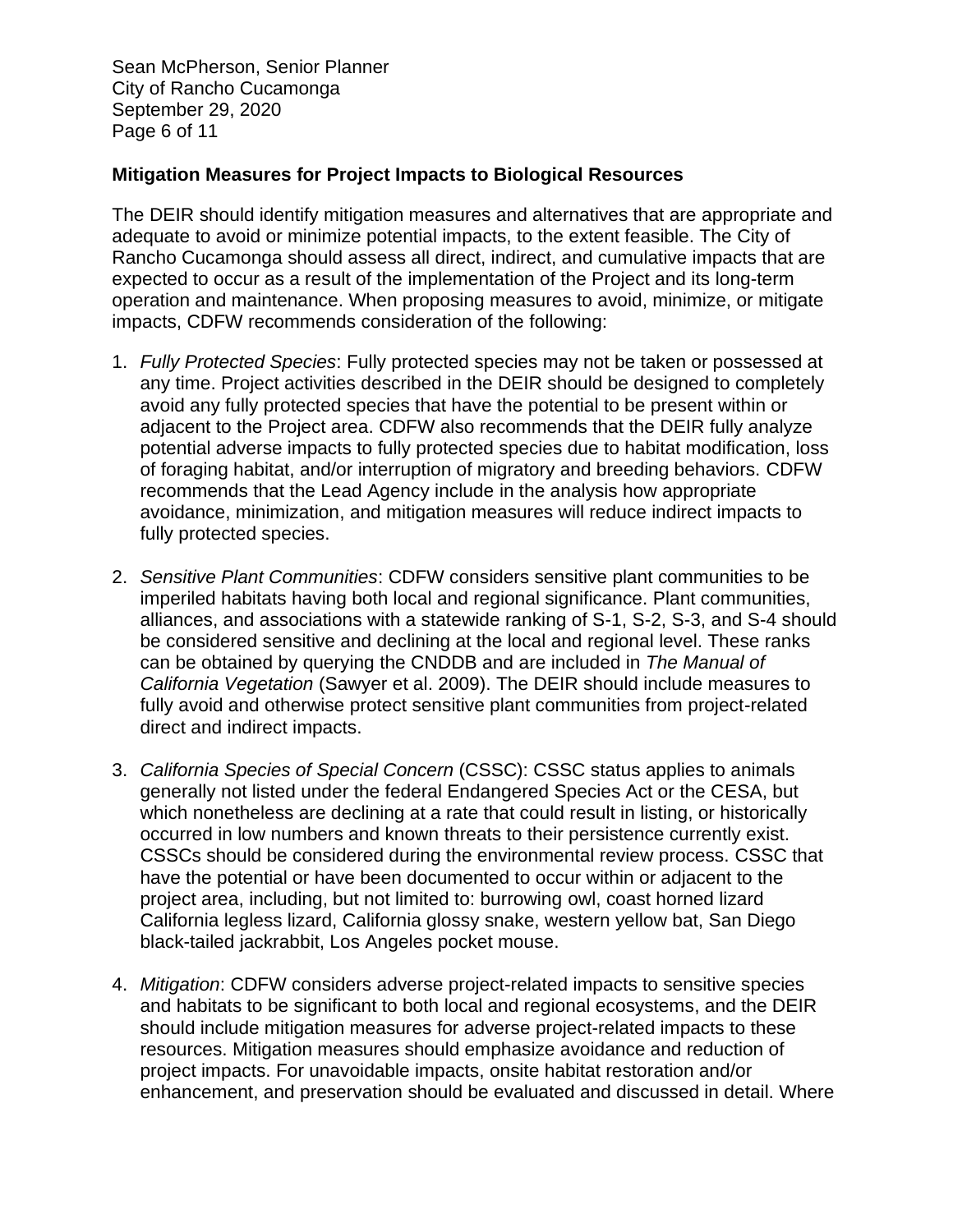Sean McPherson, Senior Planner City of Rancho Cucamonga September 29, 2020 Page 7 of 11

> habitat preservation is not available onsite, offsite land acquisition, management, and preservation should be evaluated and discussed in detail.

The DEIR should include measures to perpetually protect the targeted habitat values within mitigation areas from direct and indirect adverse impacts in order to meet mitigation objectives to offset project-induced qualitative and quantitative losses of biological values. Specific issues that should be addressed include restrictions on access, proposed land dedications, long-term monitoring and management programs, control of illegal dumping, water pollution, increased human intrusion, etc.

If sensitive species and/or their habitat may be impacted from the Project, CDFW recommends the inclusion of specific mitigation in the DEIR. CEQA Guidelines section 15126.4, subdivision (a)(1)(8) states that formulation of feasible mitigation measures should not be deferred until some future date. The Court of Appeal in *San Joaquin Raptor Rescue Center* v. *County* of *Merced* (2007) 149 Cal.App.4th 645 struck down mitigation measures which required formulating management plans developed in consultation with State and Federal wildlife agencies after Project approval. Courts have also repeatedly not supported conclusions that impacts are mitigable when essential studies, and therefore impact assessments, are incomplete *(Sundstrom* v. *County* of *Mendocino* (1988) 202 Cal. App. 3d. 296; *Gentry* v. *City* of *Murrieta (1995)* 36 Cal. App. 4th 1359; *Endangered Habitat League, Inc.* v. *County*  of *Orange* (2005) 131 Cal. App. 4th 777).

CDFW recommends that the DEIR specify mitigation that is roughly proportional to the level of impacts, in accordance with the provisions of CEQA (CEQA Guidelines, §§ 15126.4(a)(4)(B), 15064, 15065, and 16355). The mitigation should provide longterm conservation value for the suite of species and habitat being impacted by the Project. Furthermore, in order for mitigation measures to be effective, they need to be specific, enforceable, and feasible actions that will improve environmental conditions.

5. *Habitat Revegetation/Restoration Plans*: Plans for restoration and revegetation should be prepared by persons with expertise in southern California ecosystems and native plant restoration techniques. Plans should identify the assumptions used to develop the proposed restoration strategy. Each plan should include, at a minimum: (a) the location of restoration sites and assessment of appropriate reference sites; (b) the plant species to be used, sources of local propagules, container sizes, and seeding rates; (c) a schematic depicting the mitigation area; (d) a local seed and cuttings and planting schedule; (e) a description of the irrigation methodology; (f) measures to control exotic vegetation on site; (g) specific success criteria; (h) a detailed monitoring program; (i) contingency measures should the success criteria not be met; and (j) identification of the party responsible for meeting the success criteria and providing for conservation of the mitigation site in perpetuity. Monitoring of restoration areas should extend across a sufficient time frame to ensure that the new habitat is established, self-sustaining, and capable of surviving drought.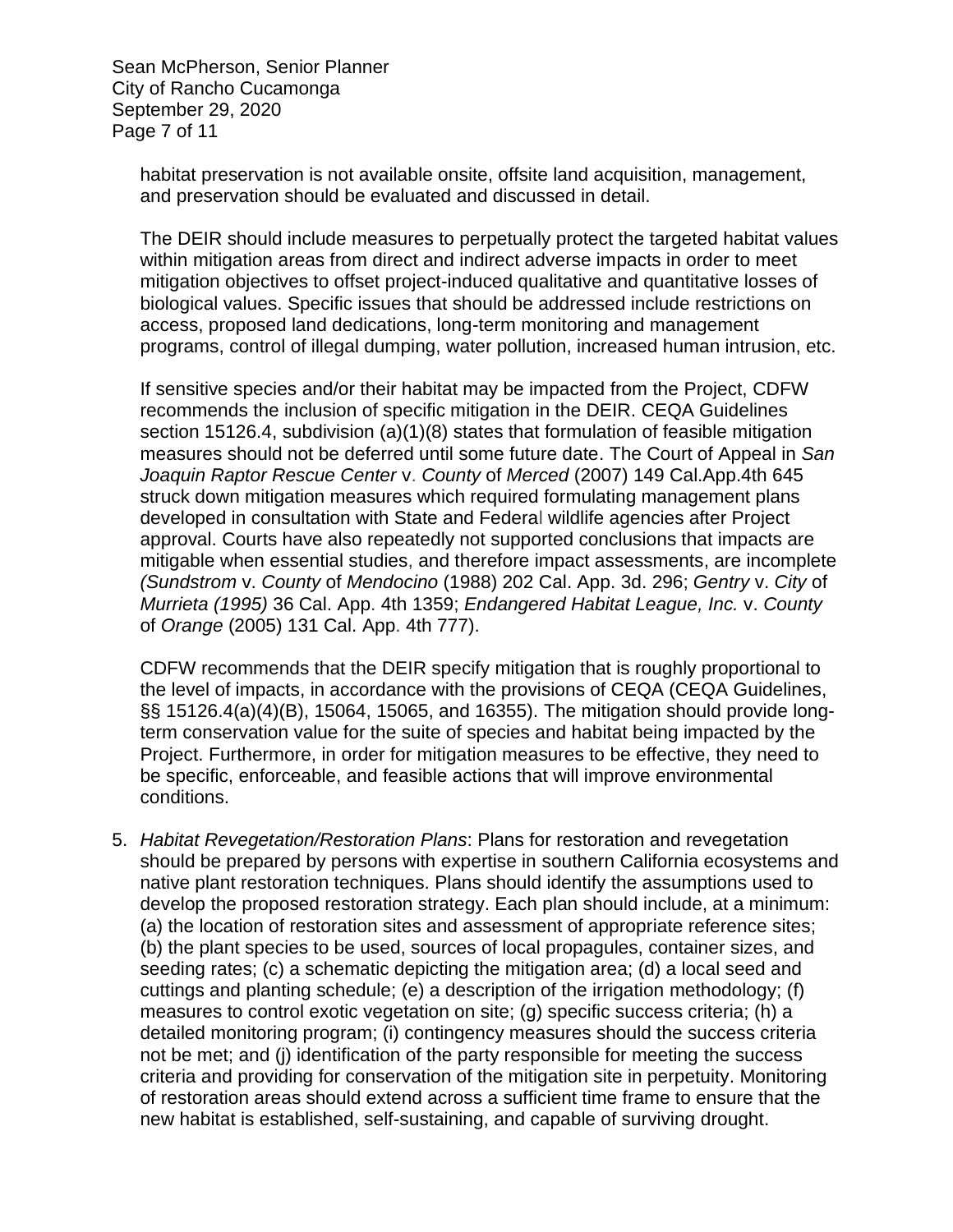Sean McPherson, Senior Planner City of Rancho Cucamonga September 29, 2020 Page 8 of 11

> CDFW recommends that local onsite propagules from the Project area and nearby vicinity be collected and used for restoration purposes. Onsite seed collection should be initiated in the near future in order to accumulate sufficient propagule material for subsequent use in future years. Onsite vegetation mapping at the alliance and/or association level should be used to develop appropriate restoration goals and local plant palettes. Reference areas should be identified to help guide restoration efforts. Specific restoration plans should be developed for various project components as appropriate.

Restoration objectives should include protecting special habitat elements or recreating them in areas affected by the Project; examples could include retention of woody material, logs, snags, rocks, and brush piles.

6. *Nesting Birds and Migratory Bird Treaty Act:* Please note that it is the Project proponent's responsibility to comply with all applicable laws related to nesting birds and birds of prey. Fish and Game Code sections 3503, 3503.5, and 3513 afford protective measures as follows: Fish and Game Code section 3503 makes it unlawful to take, possess, or needlessly destroy the nest or eggs of any bird, except as otherwise provided by Fish and Game Code or any regulation made pursuant thereto. Fish and Game Code section 3503.5 makes it unlawful to take, possess, or destroy any birds in the orders Falconiformes or Strigiformes (birds-of-prey) to take, possess, or destroy the nest or eggs of any such bird except as otherwise provided by Fish and Game Code or any regulation adopted pursuant thereto. Fish and Game Code section 3513 makes it unlawful to take or possess any migratory nongame bird except as provided by the rules and regulations adopted by the Secretary of the Interior under provisions of the Migratory Bird Treaty Act of 1918, as amended (16 U.S.C. § 703 et seq.).

CDFW recommends that the DEIR include the results of avian surveys, as well as specific avoidance and minimization measures to ensure that impacts to nesting birds do not occur. Project-specific avoidance and minimization measures may include, but not be limited to: project phasing and timing, monitoring of projectrelated noise (where applicable), sound walls, and buffers, where appropriate. The DEIR should also include specific avoidance and minimization measures that will be implemented should a nest be located within the project site. If pre-construction surveys are proposed in the DEIR, the CDFW recommends that they be required no more than three (3) days prior to vegetation clearing or ground disturbance activities, as instances of nesting could be missed if surveys are conducted sooner.

7. *Moving out of Harm's Way:* To avoid direct mortality, CDFW recommends that the lead agency condition the DEIR to require that a CDFW-approved qualified biologist be retained to be onsite prior to and during all ground- and habitat-disturbing activities to move out of harm's way special status species or other wildlife of low or limited mobility that would otherwise be injured or killed from project-related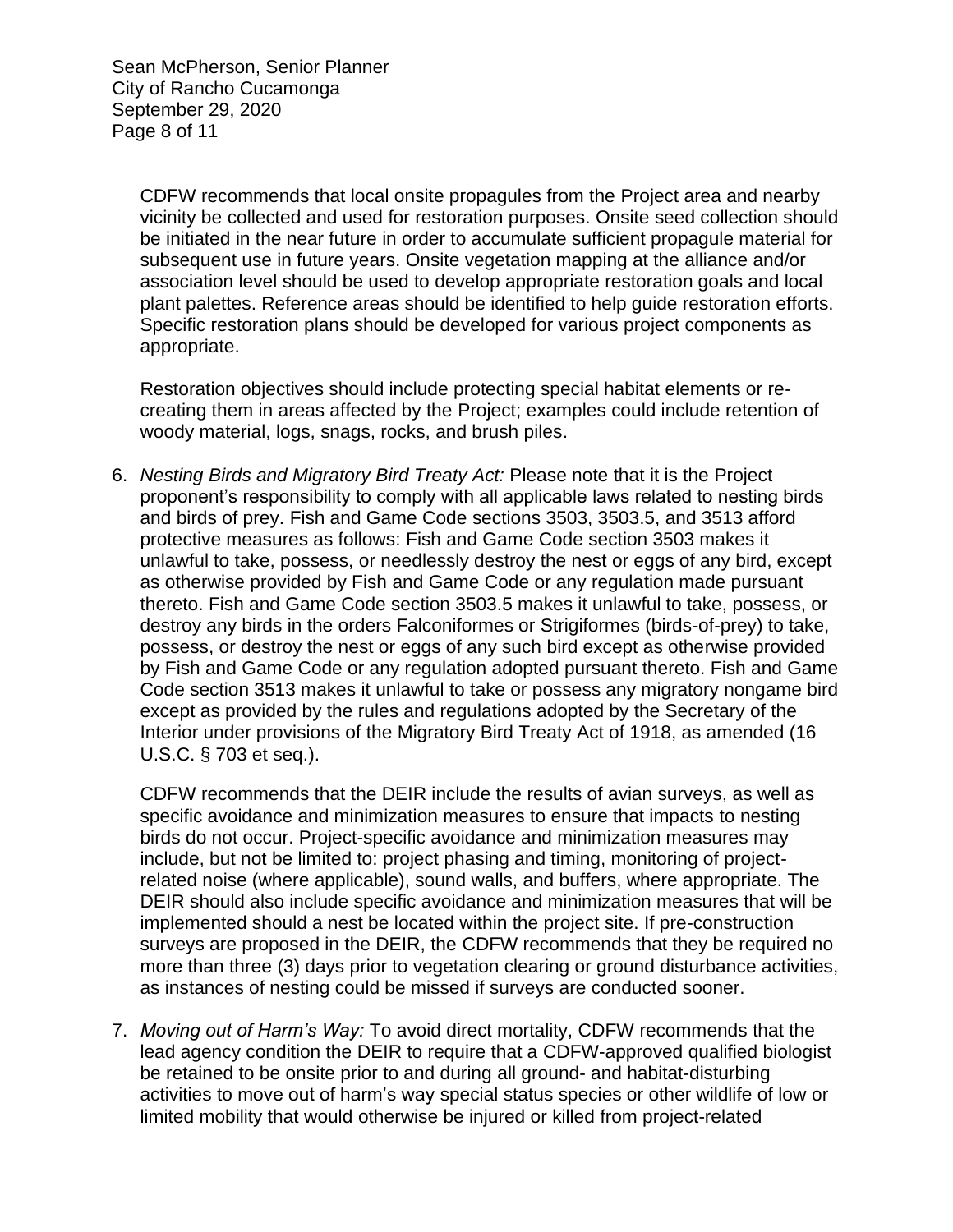Sean McPherson, Senior Planner City of Rancho Cucamonga September 29, 2020 Page 9 of 11

activities. Movement of wildlife out of harm's way should be limited to only those individuals that would otherwise by injured or killed, and individuals should be moved only as far a necessary to ensure their safety (i.e., CDFW does not recommend relocation to other areas). Furthermore, it should be noted that the temporary relocation of onsite wildlife does not constitute effective mitigation for the purposes of offsetting project impacts associated with habitat loss.

8. *Translocation of Species*: CDFW generally does not support the use of relocation, salvage, and/or transplantation as mitigation for impacts to rare, threatened, or endangered species as studies have shown that these efforts are experimental in nature and largely unsuccessful.

# **California Endangered Species Act**

CDFW is responsible for ensuring appropriate conservation of fish and wildlife resources including threatened, endangered, and/or candidate plant and animal species, pursuant to CESA. CDFW recommends that a CESA Incidental Take Permit (ITP) be obtained if the Project has the potential to result in "take" (California Fish and Game Code Section 86 defines "take" as "hunt, pursue, catch, capture, or kill, or attempt to hunt, pursue, catch, capture, or kill") of State-listed CESA species, either through construction or over the life of the project. CESA ITPs are issued to conserve, protect, enhance, and restore State-listed CESA species and their habitats.

CDFW encourages early consultation, as significant modification to the proposed Project and avoidance, minimization, and mitigation measures may be necessary to obtain a CESA ITP. The California Fish and Game Code requires that CDFW comply with CEQA for issuance of a CESA ITP. CDFW therefore recommends that the DEIR addresses all Project impacts to listed species and specifies a mitigation monitoring and reporting program that will meet the requirements of CESA.

Based on review of CNDDB, and/or knowledge of the project site/vicinity/general area, CDFW is aware that the following CESA-listed species have the potential to occur onsite/have previously been reported onsite: San Bernardino kangaroo rat (*Dipodomys merriami parvus*), Crotch bumble bee (*Bombus crotchii*).

### **Lake and Streambed Alteration Program**

Based on review of material submitted with the NOP and review of aerial photography at least two drainage features border the site. Depending on how the Project is designed and constructed, it is likely that the Project applicant will need to notify CDFW per Fish and Game Code section 1602. Fish and Game Code section 1602 requires an entity to notify CDFW prior to commencing any activity that may do one or more of the following: Substantially divert or obstruct the natural flow of any river, stream or lake; Substantially change or use any material from the bed, channel or bank of any river, stream, or lake; or Deposit debris, waste or other materials that could pass into any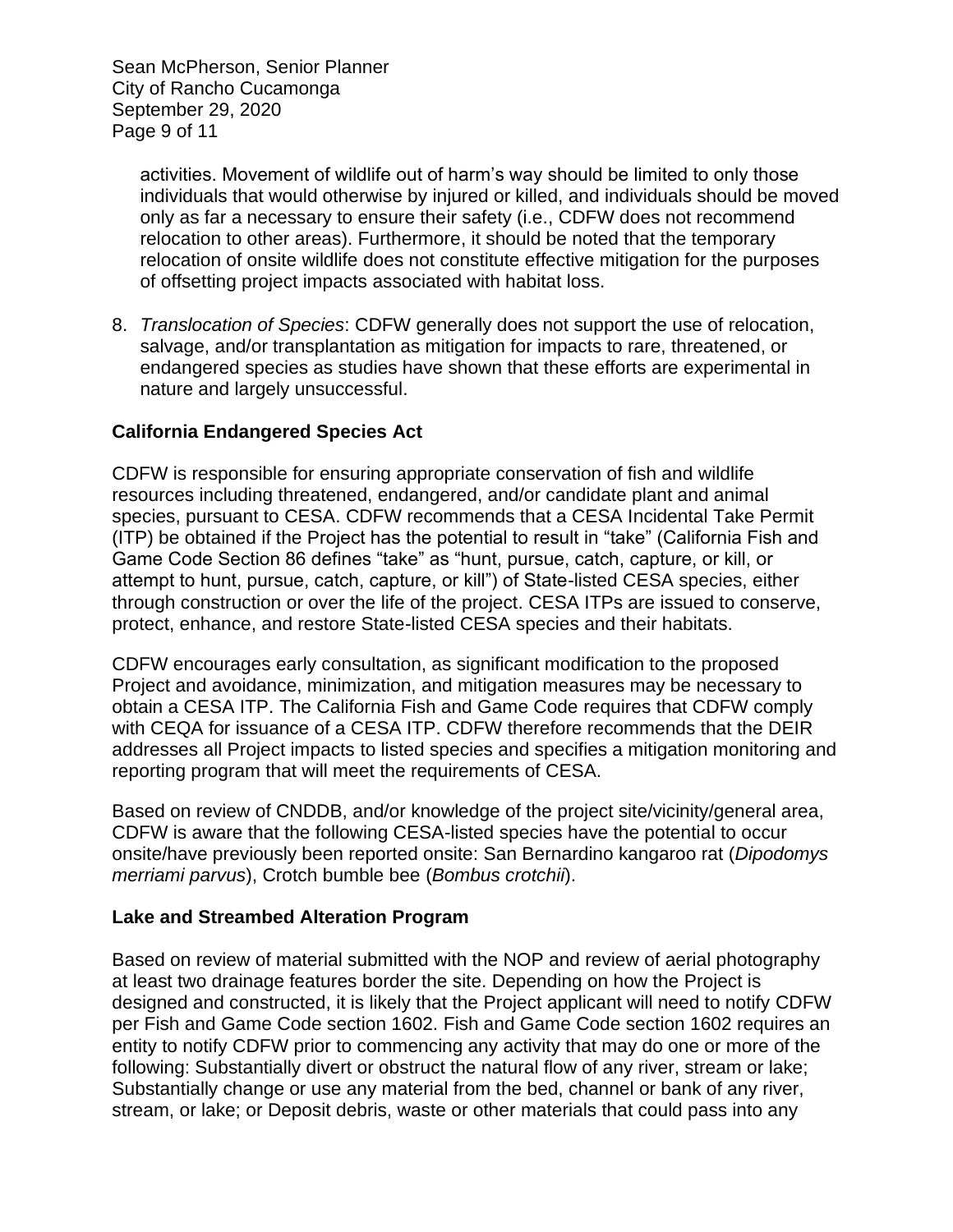Sean McPherson, Senior Planner City of Rancho Cucamonga September 29, 2020 Page 10 of 11

river, stream or lake. Please note that "any river, stream or lake" includes those that are episodic (i.e., those that are dry for periods of time) as well as those that are perennial (i.e., those that flow year-round). This includes ephemeral streams, desert washes, and watercourses with a subsurface flow. It may also apply to work undertaken within the flood plain of a body of water.

Upon receipt of a complete notification, CDFW determines if the proposed Project activities may substantially adversely affect existing fish and wildlife resources and whether a Lake and Streambed Alteration (LSA) Agreement is required. An LSA Agreement includes measures necessary to protect existing fish and wildlife resources. CDFW may suggest ways to modify your Project that would eliminate or reduce harmful impacts to fish and wildlife resources.

CDFW's issuance of an LSA Agreement is a "project" subject to CEQA (see Pub. Resources Code 21065). To facilitate issuance of an LSA Agreement, if necessary, the DEIR should fully identify the potential impacts to the lake, stream, or riparian resources, and provide adequate avoidance, mitigation, and monitoring and reporting commitments. Early consultation with CDFW is recommended, since modification of the proposed Project may be required to avoid or reduce impacts to fish and wildlife resources. To obtain a Lake or Streambed Alteration notification package, please go to [https://www.wildlife.ca.gov/Conservation/LSA/Forms.](https://www.wildlife.ca.gov/Conservation/LSA/Forms)

# **ENVIRONMENTAL DATA**

CEQA requires that information developed in environmental impact reports and negative declarations be incorporated into a database which may be used to make subsequent or supplemental environmental determinations. (Pub. Resources Code, § 21003, subd. (e).) Accordingly, please report any special status species and natural communities detected during Project surveys to the California Natural Diversity Database (CNDDB). Information can be submitted online or via completion of the CNDDB field survey form at the following link:

[https://wildlife.ca.gov/Data/CNDDB/Submitting-Data.](https://wildlife.ca.gov/Data/CNDDB/Submitting-Data) The completed form can be mailed electronically to CNDDB at the following email address: [CNDDB@wildlife.ca.gov.](mailto:cnddb@dfg.ca.gov) The types of information reported to CNDDB can be found at the following link: [https://wildlife.ca.gov/Data/CNDDB/Plants-and-Animals.](https://wildlife.ca.gov/Data/CNDDB/Plants-and-Animals)

# **FILING FEES**

The Project, as proposed, would have an impact on fish and/or wildlife, and assessment of filing fees is necessary. Fees are payable upon filing of the Notice of Determination by the Lead Agency and serve to help defray the cost of environmental review by CDFW. Payment of the fee is required in order for the underlying project approval to be operative, vested, and final. (Cal. Code Regs, tit. 14, § 753.5; Fish & G. Code, § 711.4; Pub. Resources Code, § 21089.).